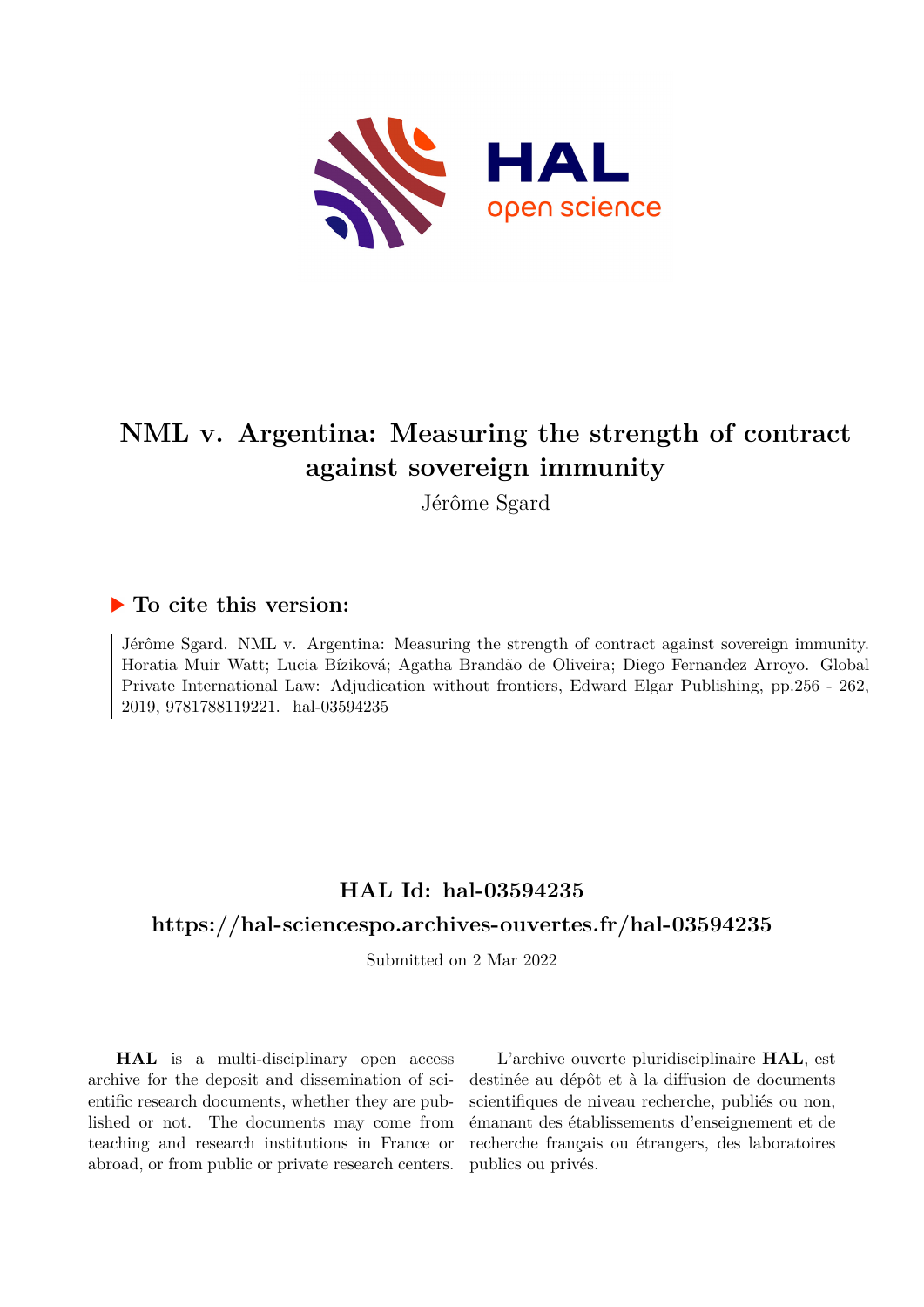## [s]12.2 Measuring the strength of contract against sovereign immunity

# *[au]Jerôme Sgard\**

The judgment rendered in 2014 by the New York Court of Appeals in the *NML v. Argentina* case will remain in the annals of sovereign debt. First, this decision paved the way for the resolution in March 2016 of Argentina's payment default – one of the longest (2001–16), largest (\$93 billion) and most complex defaults in history. Further, this decision confirms the critical role henceforth granted to national courts in the resolution of sovereign defaults, and therefore in the interpretation of the underlying contracts. Finally, the New York court has considerably strengthened the position of minority investors who refused a collective restructuration agreement, by confirming a controversial interpretation of the *pari passu* clause, and by giving them new powerful means to pressure the sovereign issuer.

This chapter reviews the principal stages of the resolution of Argentina's default, as well as the immediate conclusions one may draw from this episode. It then compares the rules for debt restructuring that found their full expression on that occasion to the core principles that back up two somewhat similar experiences: one is the generic the bankruptcy rule as developed historically at the national level, the other is the practice adopted by the IMF during the debt crisis of the 1980s. These two comparisons highlight the scope of the evolutions observed in this field since 1990, but also the unbalanced (and thus unstable) nature of the current non-regime.

### [a]1. THE RESOLUTION OF ARGENTINA'S DEFAULT

The main stages of the long Argentine saga are well known. Following the December 2001 default, the local authorities proposed an exchange of bonds in 2005 and again 2010: investors who accepted a 70% write-off on the face value of their debt contracts would benefit from an immediate resumption of debt service. This would have set the stage for Argentina's return to international capital markets. The fact that 93% of the total bondholders accepted the bond exchange should have reinforced the expectation of such a normalization. However, in 2009, vulture funds that held 7% of the bonds and had refused to participate in the first exchange took the whole case to American courts in order to obtain a complete service (at par) on their non-restructured bonds.

As a first step, they obtained in December 2011 the confirmation by the US District Court for the Southern District of New York of a radical and controversial reinterpretation of the *pari passu* clause that had been written into the new "exchange-bonds". This latter clause is actually quite venerable, establishing a vague principle of equality or non-discrimination between two or more issuances of bonds, but whose practical implications have long remained limited.<sup>1</sup> An isolated decision rendered by the Brussels Court of Appeal in 2000 had then paved the way for a much more restrictive reading of this clause: each party was entitled to the same payment terms, whether it held old or new bonds. Hence if new bonds received full interest payments, older ones should as well though the under their own terms. This decision was rendered in the context of a similar case to that of Argentina, though smaller in size, opposing the Republic of Peru to the Elliott Associates group, of which NML is a

<sup>\*</sup> Contribution originally written in French, translated to English by Yanis Rahim.

<sup>1</sup> Mitu Gulati and Robert E. Scott. *The 3½ minute transaction, Boilerplate and the Limits of Contract Design*. (Chicago IL, University of Chicago Press 2013).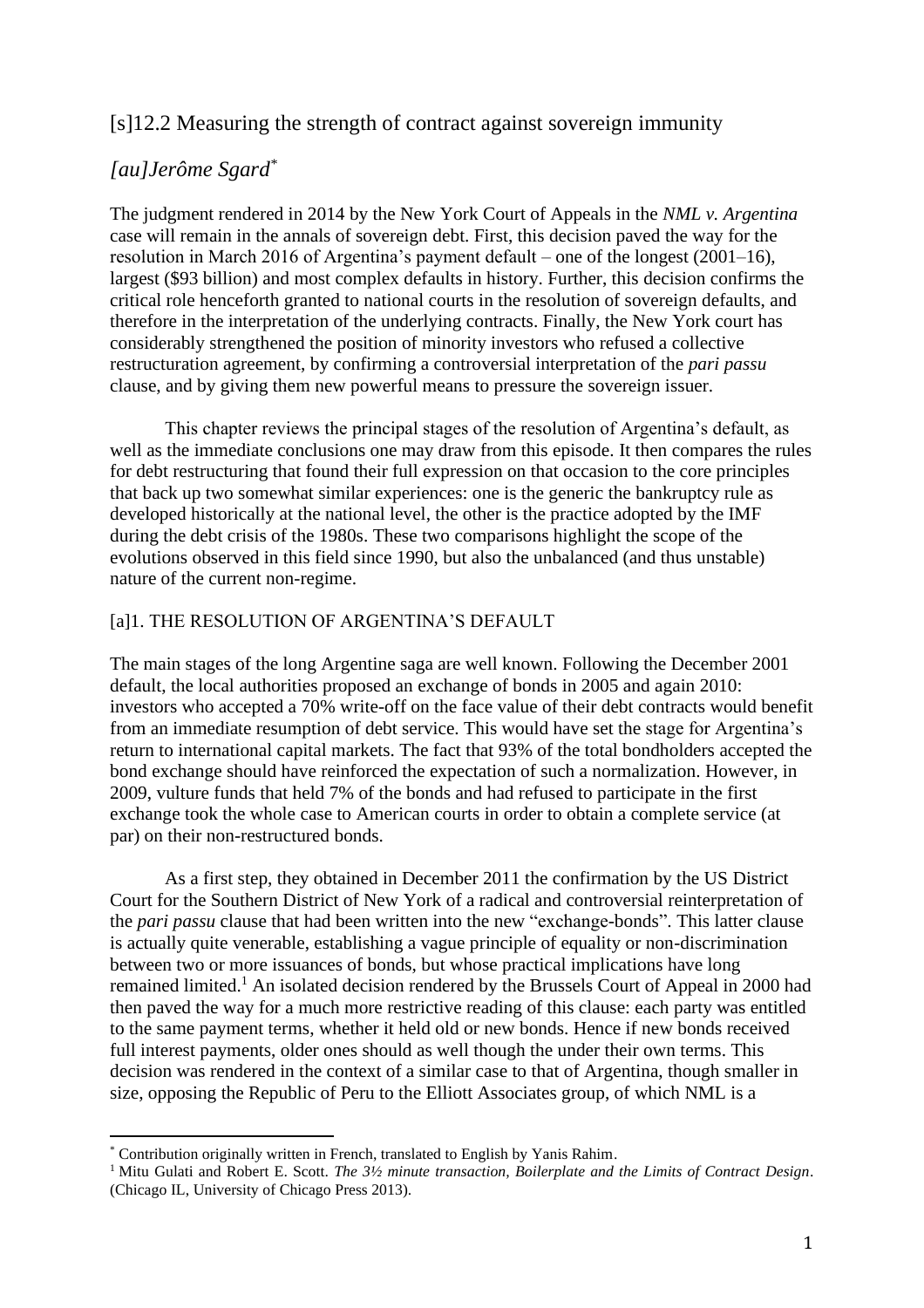subsidiary. In 2011, the District Court for the Southern District of New York, that has jurisdiction over Wall Street, confirmed the principle: if Argentina was to serve entirely its new exchange bonds, then it must also serve entirely the residual, 7% of non-restructured bonds.

Then came the issue of enforcement. At first, minority investors (or their counsels) had tried to seize assets owned by Argentina in third countries, but the rules of sovereign immunity proved too powerful and prevented such seizures. This is where the second dimension of the December 2011 decision came into play: the court injunction that prohibited the Argentine Government from servicing the restructured bonds only, also bound any financial intermediaries that would act as 'agents' of Argentina ('in active concert or participation'). If one of them were to execute Argentina's payment orders, it could be sued directly for 'contempt of court.' This provision was then further strengthened and clarified (District Court, decision as of 21 November  $2012$ )<sup>2</sup> upon express request of the Court of Appeals (decision as of 26 October 2012).

The District Court's decision thus opened an entirely new avenue to back up the *pari passu* clause as it shifted the remedial action from stocks of assets to flows of money, relying at this point on the American payment system. Because the Argentine debt was denominated in US dollars and had been issued in New York, payments had to be processed logically through an American bank and American clearing houses. This strategy – which leverages the payment system infrastructure – is both new and highly powerful, in that it builds on the dollar's dominant position at the international level in order to obtain the extraterritorial reach of the decision by the US court. Other things equal, this strategy could probably not be implemented as effectively from London, for example.

After a series of interim decisions, the District Court judgment was upheld by the US Court of Appeals for the Second Circuit in New York, so that after the US Supreme Court had declined to grant certiorari in 2014, the injunction became effective. In July 2014, Argentina decided to actually test its efficacy and transferred \$539 million to the Bank of New York for interest payments owed to holders of its 2005 and 2010 bonds. The District Court judge immediately ordered this transfer to be frozen and one month Argentina was duly declared in 'selective default' by Standard & Poor's and Fitch. Holders of restructured bonds were no longer paid, and the Argentine public and private borrowers' access to international markets was closed.

The last episode of this saga followed the victory of centre-right candidate Mauricio Macri in Argentina's presidential election of October 2015. His programme provided for a quick resolution of the debt problem, which had put a heavy strain on the economy since 2001. Discreet negotiations rapidly began and were supported by the New York District Court, who announced that he would lift the injunction on 30 April  $2016<sup>3</sup>$  as a consequence of Argentina's new, more conciliatory position. This was rightly expected to support a rapid settlement with minority bondolders and to open the door to a large bond issue in New York. The Argentine federal government soon issued \$19.5 billion and brought at last to its end the 2001 default.

<sup>2</sup> Mark C. Weidemaier, 'Sovereign debt after *NML v Argentina*' (2013) (8)2 *CMLJ*. 123.

<sup>3</sup> See Tomas M. Araya, 'A Decade of Sovereign Debt Litigation: Lessons from the NML v Argentina Case and the Road Ahead' (2016) 17(2) *Business Law International* 83; Lee C. Buccheit and Mitu Gulati, 'Restructuring Sovereign Debt after *NML v Argentina*' (2017) 12(2) *CMLJ* 224.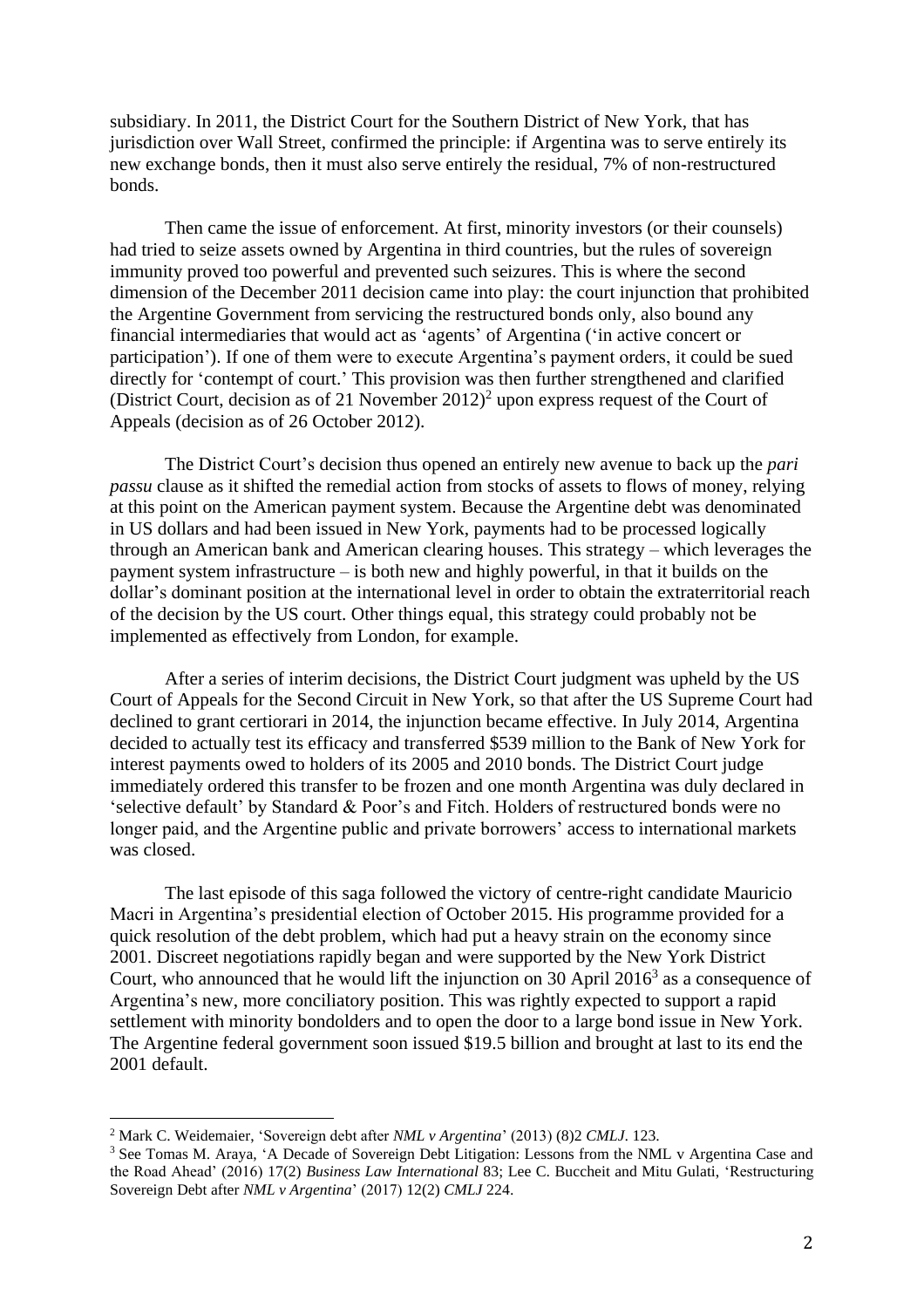While the creditors who had accepted the 2005 and 2001 bond exchange had received approximately 30% of the bonds' initial face value, minority investors eventually obtained 75% thereof. NML in particular realised a total capital gain of 392% on its initial investment. A series of separate agreements were later concluded with small groups of creditors in the months that followed, including by way of arbitration.

#### [a]2. INTERMEDIARY CONCLUSIONS

The immediate lessons of this long case are relatively easy to draw. First, minority creditors, in particular vulture funds, achieved their goal. Moreover, a number of guidelines have now been put in place, notably in US law, which strengthen the ability of minority investors to resist a debt restructuring agreement, even when an overwhelming majority of creditors support it (93% in the present case). Other things equal, this development should make it more difficult in the future to agree on such operation, especially where the number of bonds issues and categories of holders is high.

For sure, a lot may depend upon the future interpretation of the 2014 decision by the New York Court of Appeals as on the exact wording of the debt contracts and the pari passu clause, which may evolve in response to the NML case. Still, we are in no way in a stable, consolidated regime of sovereign debt restructuring which would guarantee predictable effects, broadly oriented towards an orderly resolution of payment defaults. On the contrary, the risk in the future is that restructurings will be long, costly, unpredictable and subject to dilatory tactics. Moreover, minority creditors would also be in a position to exercise considerable, potentially damaging pressures on the economy of the debtor State, hence as well on the whole society. The decision declaring Argentina in 'selective default' in July 2014 is exemplary in that regard, since it immediately entailed major difficulties in financing all foreign trade operations. The risk as well is that these rules, or close variants of them, may also prove dangerous for the capital markets as whole. The classic example at this point is the series of sovereign defaults of 1931–33 which were resolved only twenty years later, because of the absence of a structured framework for restructuring.

### [a]3. THE BANKRUPTCY RULE

Beyond, it is striking how far the present "non-system" is from the basic rules of a generic bankruptcy procedure, envisaged as a collective action by creditors acting under the protection of courts, along with guarantees of execution. Of course, everyone knows that there is no supranational authority similar to that of a public judge who is able to suspend the performance of private contracts, to coordinate creditors and to confirm decisions taken on a qualified majority basis. Such top-down authority is in fact intrinsic to the classical, liberal constitutional framework and to the way it structures the core interaction between public and private spaces, or rights. However, in sound legal doctrine, the creditors' vote in a bankruptcy procedure only indicates or reveals to the judge what is probably the 'least bad' outcome after the common debtor's default. But he is the only one who can make this decision legally binding so that, in particular, the minority's contractual rights will be intervened.

From this vantage point, the New York Court of Appeals' decision does not only remember us that there is no such thing as a supranational court for sovereign debtors. By defending the rights of minority bondholders at all costs against the "least worst" preference of the majority, the New York judge refused to consider the collective of creditors as a single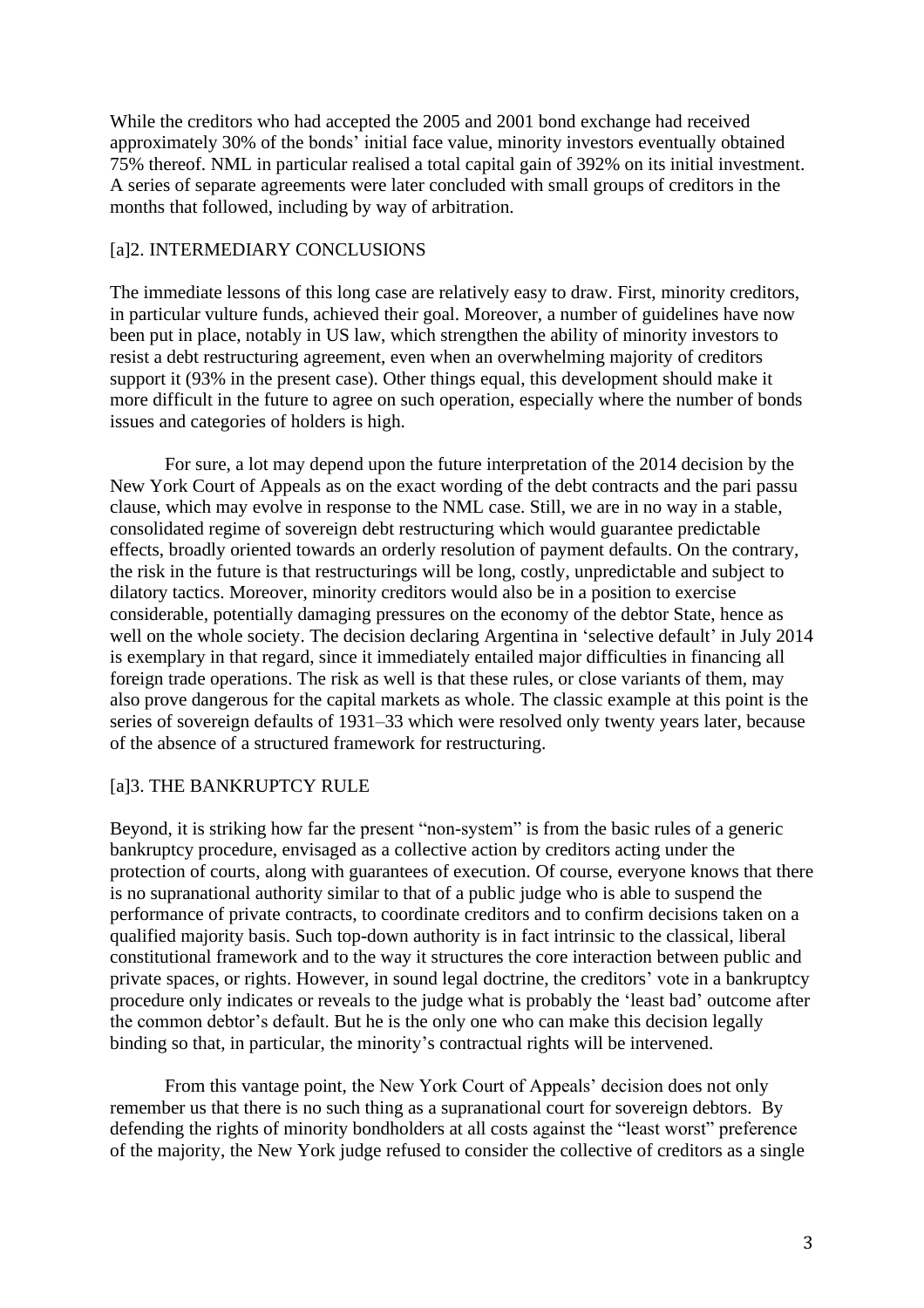body with a recognised capacity to make up its opinion and have it defended. This may lead to outcomes that would be both neither economically effective nor socially fair.

Remember here that in a market economy, bankruptcy is also the final stop at which the effects of the distressed debt contracts are suspended. The legislator, probably informed by historical experience, knows that debt contracts left on their own can lead to oppressive results – debt bondage, indentured servitude, coolie labour, loan sharks. All things being equal (and admittedly, these things are numerous), the current non-regime on sovereign debt may raise similar problems. Deliberately causing evident harm to the debtor State's economy to satisfy the rights of a tiny minority of creditors may represent raises serious problems of efficiency and fairness. Note that this is not a problem of the "odious debt" type, a line of argument that questions the conditions under which the contracts were initially negotiated and entered it. The argument here is about how strong the hand of creditors should be, and how far it should be allowed to extend – in particular in the hand of minority creditors.

#### [a]4. THE COUNTER-EXAMPLE OF THE 1980S

A second entry into the discussion over sovereign debt contracts and their restructuring is offered by the experience of the International Monetary Fund (IMF) during the 1980s debt crisis. After the near-default of Mexico in 1982, dozens of developing countries soon followed suit, so that a total of 109 restructurings were agreed upon until 1989, following very similar, stable, though non-formalized rules of negotiation and decision-making. That year, the Brady Plan opened the door to debt write-offs of 30-40% that were associated with a massive loan-for-bond exchange. Intermediated finance was replaced by bond finance.

The main actor in the 1980s restructurings was the IMF, which stood as a third party interposed in the debt dispute, displaying a presumption – or a claim – of neutrality.<sup>4</sup> However, the Fund was less 'above' the parties than 'between': it simultaneously acted as a strong broker between debtor States and creditor banks, as an expert in economic policy, as the financier of crisis countries, and finally as the medium-term guarantor of the agreements concluded by the parties (through the monitoring of conditionality). In the end, however, the justification for this complex model of intervention rested on a notion of common good: "burden sharing" among the parties of a given agreement and "comparability of treatment" across cases referred ultimately to the multilateral nature of the IMF's action – a dimension that is entirely absent from the current 'non-regime.'

Remarkably, during all these years, the final decision on each restructuring depended neither upon a judgment by a national or an international judge, nor upon an arbitration, nor upon a more or less friendly mediator. Rather, it resulted from a very original, three-way decision rule based on a right of veto given successively to each party in the final outcome. The IMF could thus refuse the debt financing agreement if it considered for instance that the banks had not made enough concessions, thereby jeopardising the success of the overall plan. But the banks in turn could reject an agreement on economic policy that they considered too soft, perhaps because the country in question was protected by one of the IMF's major shareholders. And of course the country also had to formally accept these two agreements, which altogether formed a whole in which everyone had to contribute. Lastly, the execution

<sup>4</sup> Jerome Sgard, 'How the IMF Did It? Sovereign Debt Restructurings during the 1980s' (2016) 11(1) *CMLJ* 103*.*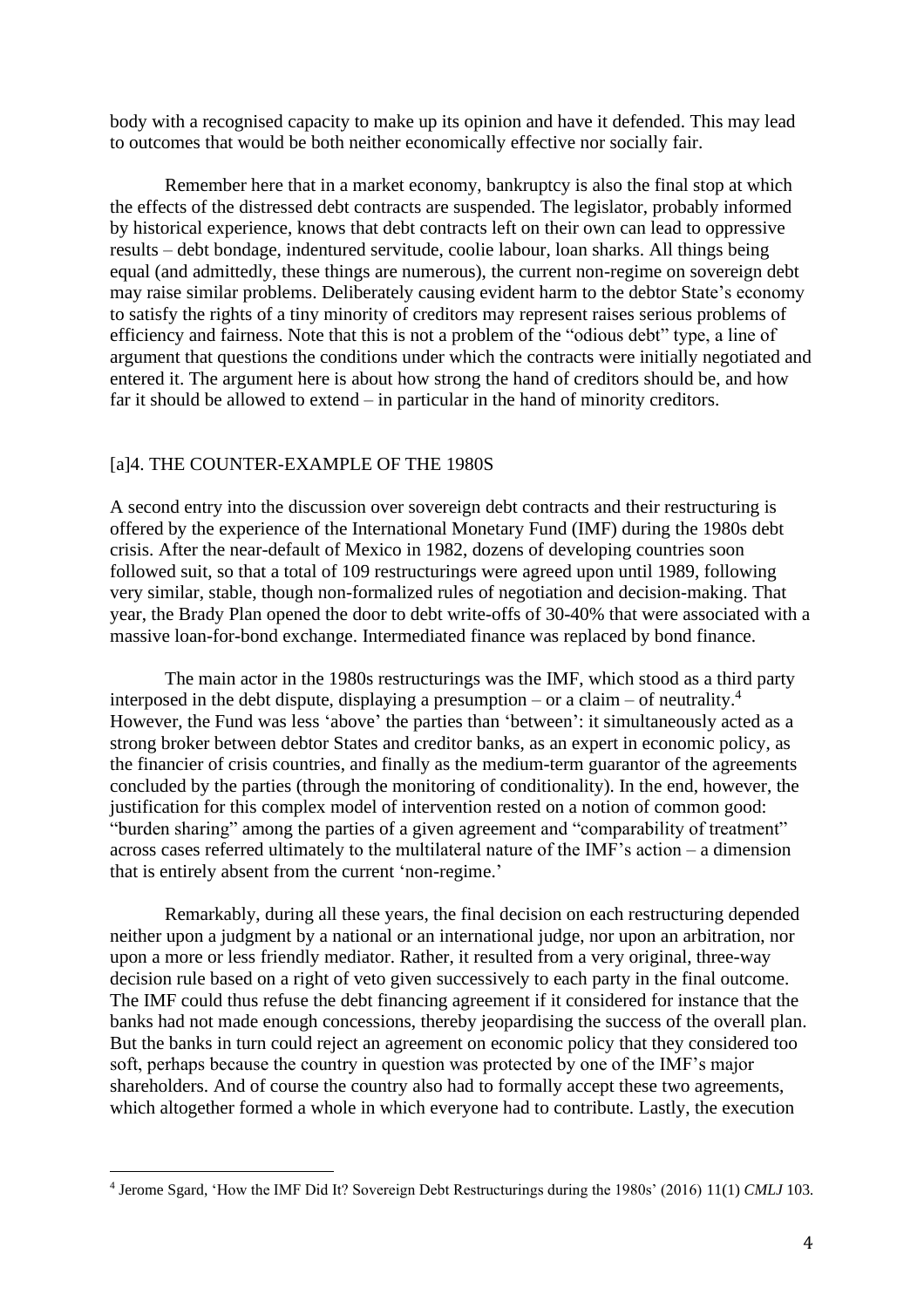of this three-way settlement over time was guaranteed by the IMF usual ways of monitoring and enforcing conditionality.

Let's thus underline this point: this stable, predictable procedure did not have any jurisdictional dimension. Furthermore, its practice typically implied a fair amount of power relationship and arm-twisting between the IMF and public authorities in the creditor countries on the one hand, and debtor countries *and* commercial banks on the other. A judge or a trustee would not have been in a position do enter that terrain, for fear of undermining their legitimacy.

But the very specific legal character of this regime was also underlined by the fact that all *ad hoc* clauses inserted in the initial debt contracts, all norms of private international law, all national laws or statutes applicable to the debt contracts were systematically suspended or circumvented. Even the Articles of Agreement of the IMF resulting from the Bretton Woods Conference had been ignored when it was assumed (albeit in a non-written way) that the decision to lend to a Member-State could be *de facto* vetoed by a group of commercial banks. Not least, this group of banks itself had no legal existence. Hence the rule-based, predictable dimension of decision making came with a largely informal character: no treaty, no official decision, no discrete announcement ever made clear how exactly the Fund was dealing with debt restructurings.

#### [a]5. HOW DID THE IMF NEGOTIATE WITH SOVEREIGNS?

Lets try however to better characterise this unique, extraterritorial procedural space. In fact, the forum was neither the IMF as such, nor an *ad hoc* instance created in the IMF's shadow, nor the proxy of an international court. In fact, the rules of the game were written in the Stand-By Agreement *as such*, i.e. an original model of transaction, invented and developed by the IMF from 1953 onwards, that has allowed him to conjoin lending and conditionality. The key point however is that contrary to what the usual vocabulary suggests, the *Stand-By Agreement is not a contractual arrangement*. Joseph Gold, the founding father of the IMF's legal doctrine and main architect of the Stand-By, often underlined the point: the two parties in a Stand-By commit themselves separately and successively on the terms of their transaction.<sup>5</sup> A country in crisis thus sends to the Fund a *Letter of Intent* (which formalises its policy commitments), and the IMF then announces that a Stand-By Agreement had been decided and makes the money available to the country. Critically, no text is ever signed jointly by both parties.

Gold justified this principle by the fact that the conduct of the economic and financial policy of a sovereign borrower is far too complex, and exposed to too many influences and external shocks, for the notion of a contractual commitment to apply in its hard, legal sense. If a contractual reading of conditionality were to be adopted, any deviation from the terms of the initial agreement, voluntary or not, would have entailed legal consequences, and possibly sanctions. In turn, this might well have generated excessive – if not dangerous – rigidity in the interaction between the parties, before and during the life-cycle of the Stand-By.<sup>6</sup> In particular, a brake-up between the parties, possibly followed by sanctions had to be avoided at all costs: the return to the negotiation table and to the bilateral transaction had to remain the

<sup>5</sup> Joseph Gold, 'The Law and Practice of the International Monetary Fund with Respect to "Stand-By Arrangements"' (1963) 12(1) *ICLQ* 1.

<sup>6</sup> Joseph Gold, 'The "Sanctions" of the International Monetary Fund' (1972) 66(5) *AJIL* 737.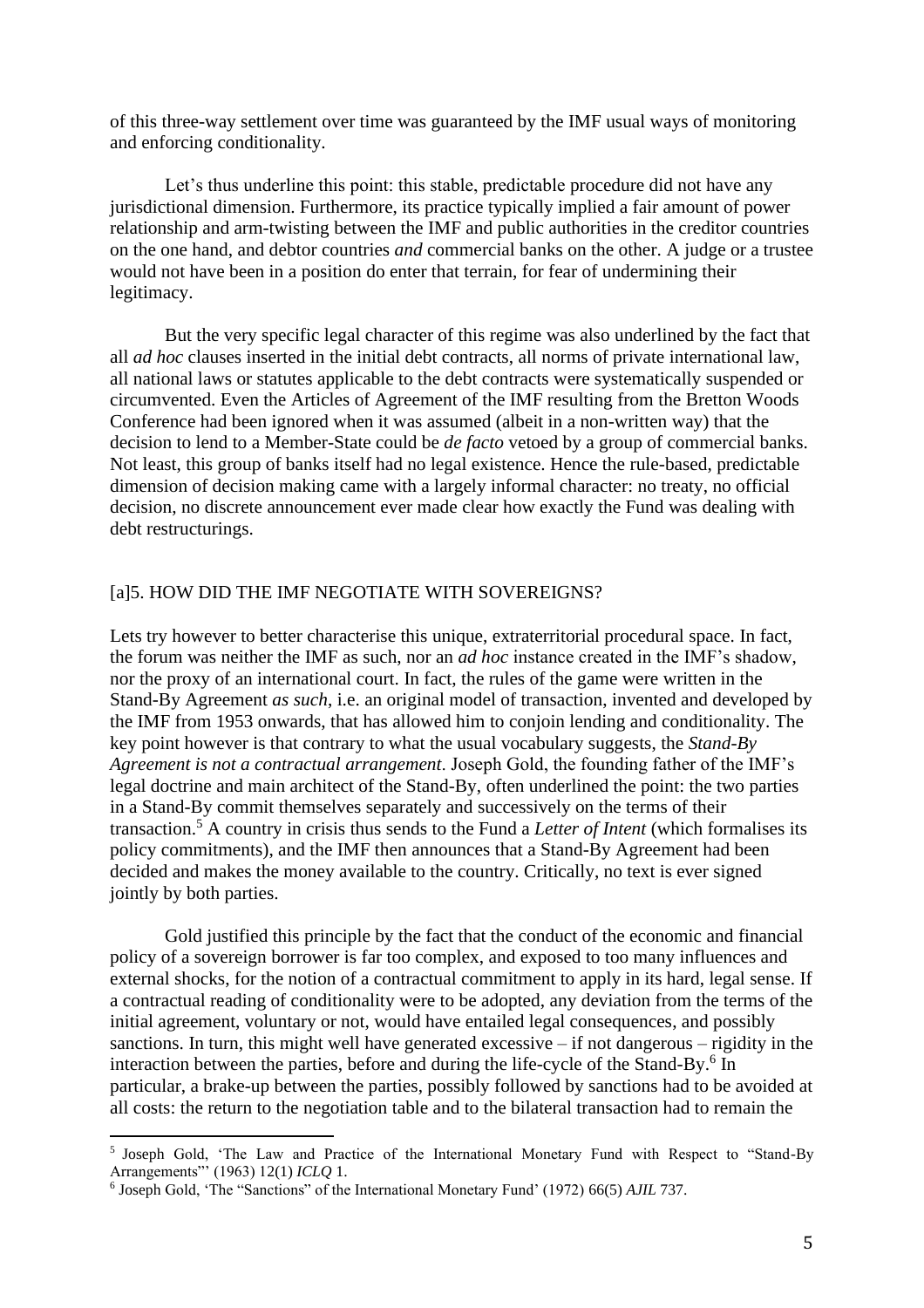normal option. This is why for instance the IMF has always ruled out any recourse to arbitration proceedings for resolving disputes with Member-States, just as it never asks for the confirmation of Stand-By agreements by national parliaments or supreme courts. In short, one had to take into account the economic context in which the sovereign operates, but also the inevitably open, renegotiable and therefore flexible nature that a transaction with a sovereign always presents.

Put another way, the Stand-By is a transaction which rules respond to the classic forms of action of the sovereign State on the international scene: an actor that is altogether realistic, rational, hard-headed, calculating and independent from any superior authority. Significantly, the Fund interacts exclusively with executive powers (and with central banks). The rules of the Stand-By aim, in essence, at placing the borrowing sovereign within a cooperative framework of interaction from which it may not easily exit and which should lead hopefully to economic stabilisation and a return to international market. The realist character of the Stand-By should thus be assessed by looking at the eventual results of the economic program, not at the process, or the path that led to that result. This is why the very idea of the country 'complying' to each clause of the *Letter of Intent* makes no sense at all.

The debt restructurings of the 1980s were thus negotiated and sealed within this very curious, yet familiar setting. The Stand-By was in fact the jurisdiction within which these contracts were renegotiated. Commercial banks (with all their credits in quasi-default) were thus literally co-opted into this so particular arena which the IMF had built and developed, by ways of trials and errors, since the early 1950s. The 'three-ways veto rule' that was adopted in 1982 just signalled the usual two-ways exchange of unilateral commitments had been extended to a triangular transaction. Significantly, the debt financing agreement between the debtor country and the Steering Committee of banks had no legal value in itself: its scope was limited to the triangular relationship with the IMF and to the practice of the triple veto right. Each single creditor bank would later have to confirm the terms of this agreement in the language and forms of the respective contract law. The concessions granted to the indebted country then became legally binding: they would then impact altogether the bank's balance sheet and its fiscal or regulatory obligations.

#### [a]6. *ARGENTINA V. NML*, RETROSPECTIVELY

Here are therefore he two main elements that come out when comparing the experience of the 1980s with that of Argentina after 2001: first is the absence today of any binding multilateral rule, as a corollary of the emergence of the national courts of justice as the jurisdictions of reference; and second is the emergence of a set of hard legal norms, in particular contractual norms, whose language now structures the entire discussion on sovereign debts. The regulating principles of these negotiations has thus shifted from a weak standard of substantive justice (resting on the idea of a transaction subject to mutual veto) to a standard of very high substantive and procedural formalisation.

Between these two poles – Mexico in 1982 and *NML* in 2014 – one finds however in 2001 the attempt to create an intermediary or mixed regime: the proposal by the IMF to establish a "Sovereign Debt Restructuring Mechanism" (SDRM) would have given the jurisdiction over sovereign debt contracts to a new, de facto supranational entity, closely linked to the IMF, though with some guarantees of procedural independence.<sup>7</sup> One could

<sup>7</sup> IMF, *The Design of the Sovereign Debt Restructuring Mechanism – Further Considerations*. Prepared by the Legal and Policy Development Reviews Departments. 27 November 2002, 76 pages.